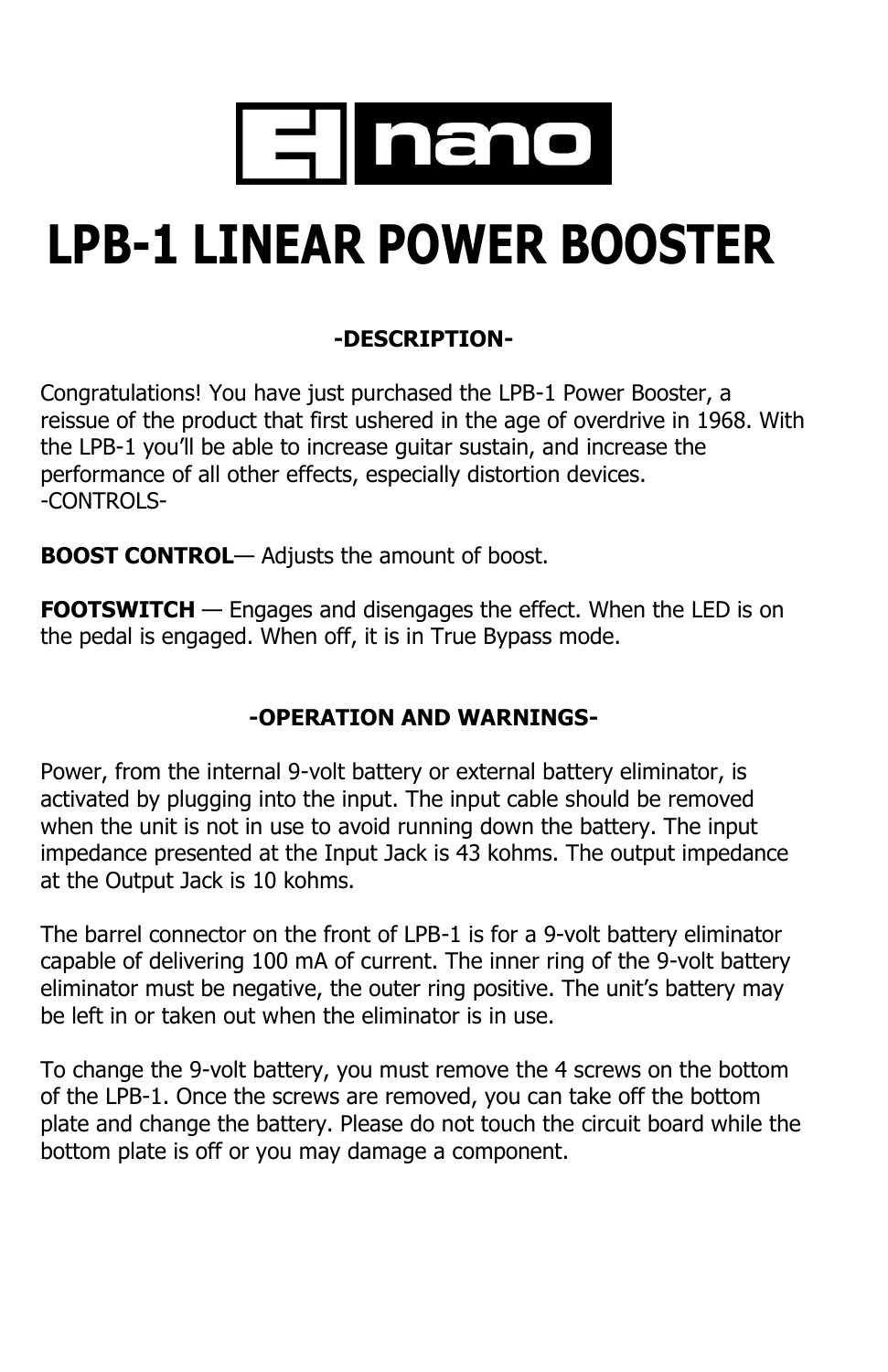This warranty gives a purchaser specific legal rights. A purchaser may have even greater rights depending upon the laws of the jurisdiction within which the product was purchased.

To hear demos on all EHX pedals visit us on the web at **www.ehx.com** Email us at **info@ehx.com**